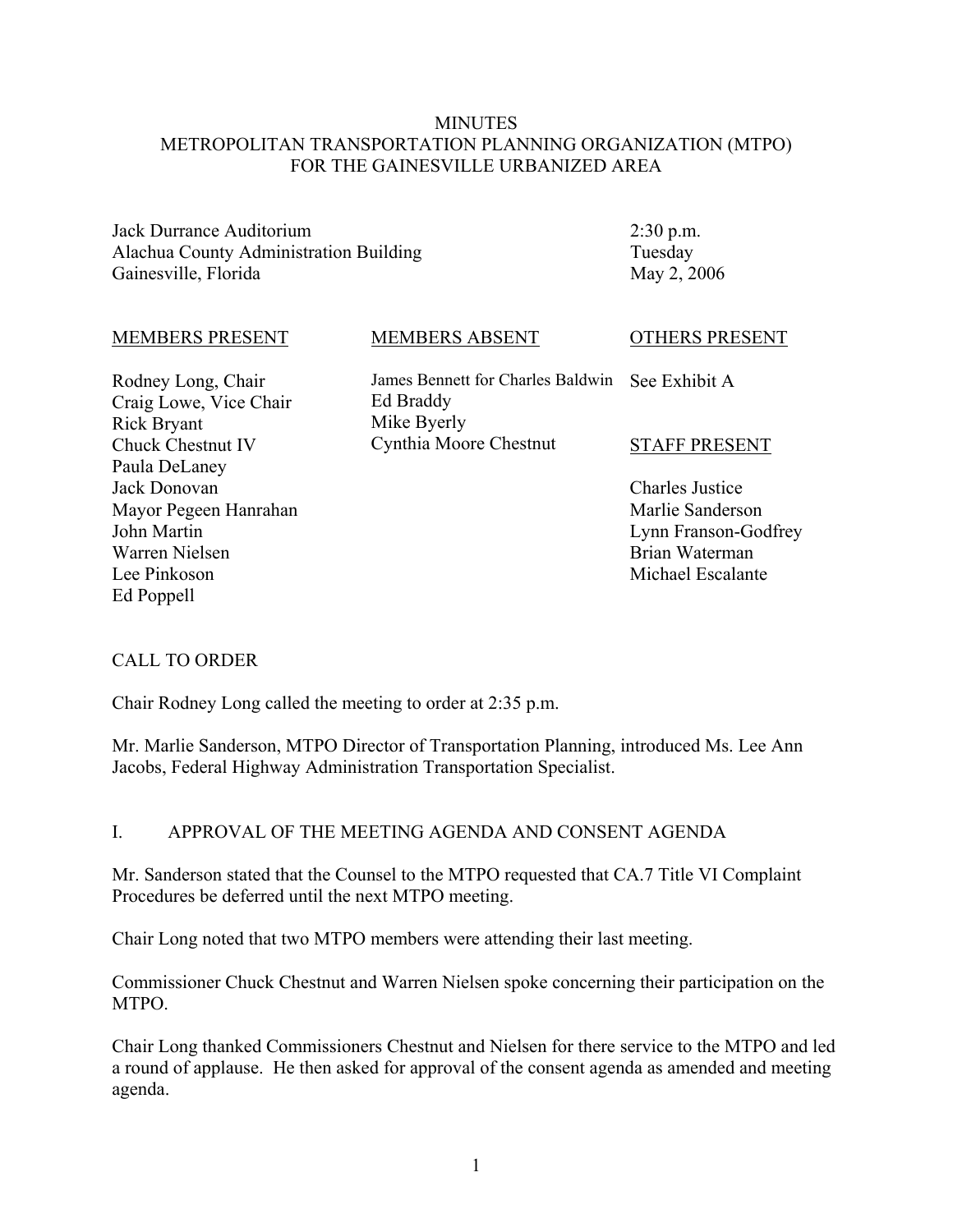A member of the MTPO requested that project design diagrams be accompanied by a more simpler sketch of the recommended design.

# A**CTION: Commissioner Neilsen moved to approve the Consent Agenda amended to defer CA.7 Title VI Complaint Procedures to the next MTPO meeting and the Meeting Agenda. Commissioner DeLaney seconded; motion passed unanimously.**

# II. TRANSPORTATION IMPROVEMENT PROGRAM (TIP)

Mr. Sanderson stated that the TIP is the most important document that is approved annually by the MTPO. He noted that this year's document authorizes about \$11.8 million in Federal funds for projects within the Gainesville Metropolitan Area (GMA) in the first fiscal year. He added that, in order for Federal funds to be spent in the GMA, they must be approved by the MTPO and included in this report.

A member of the MTPO asked if the Depot Avenue Reconstruction Project would be reviewed by the City of Gainesville Community Redevelopment Agency (CRA). She noted that the CRA may be a funding partner for the project.

Mr. Brian Kanely, City of Gainesville Transportation Services Manager, stated that the CRA could be involved in the review of the Depot Avenue Reconstruction Project.

A member of the MTPO noted that the City of Gainesville was proceeding with the Depot Avenue Reconstruction Project as a Local Area Program (LAP) project. She added that the City was working with State Representative Larry Cretul for funding for the Traffic Management System project. She added that the City has put \$5 million towards the Traffic Management System project and is working with a consultant on the project.

A member of the MTPO noted that the County was partnering with Marion County for Transportation Regional Incentive Program (TRIP) fund-eligible projects.

Mr. Sanderson noted that the County may also be partnering with Putnam County and that MTPO staff would be attending the next Ocala-Marion County Transportation Planning Organization meeting.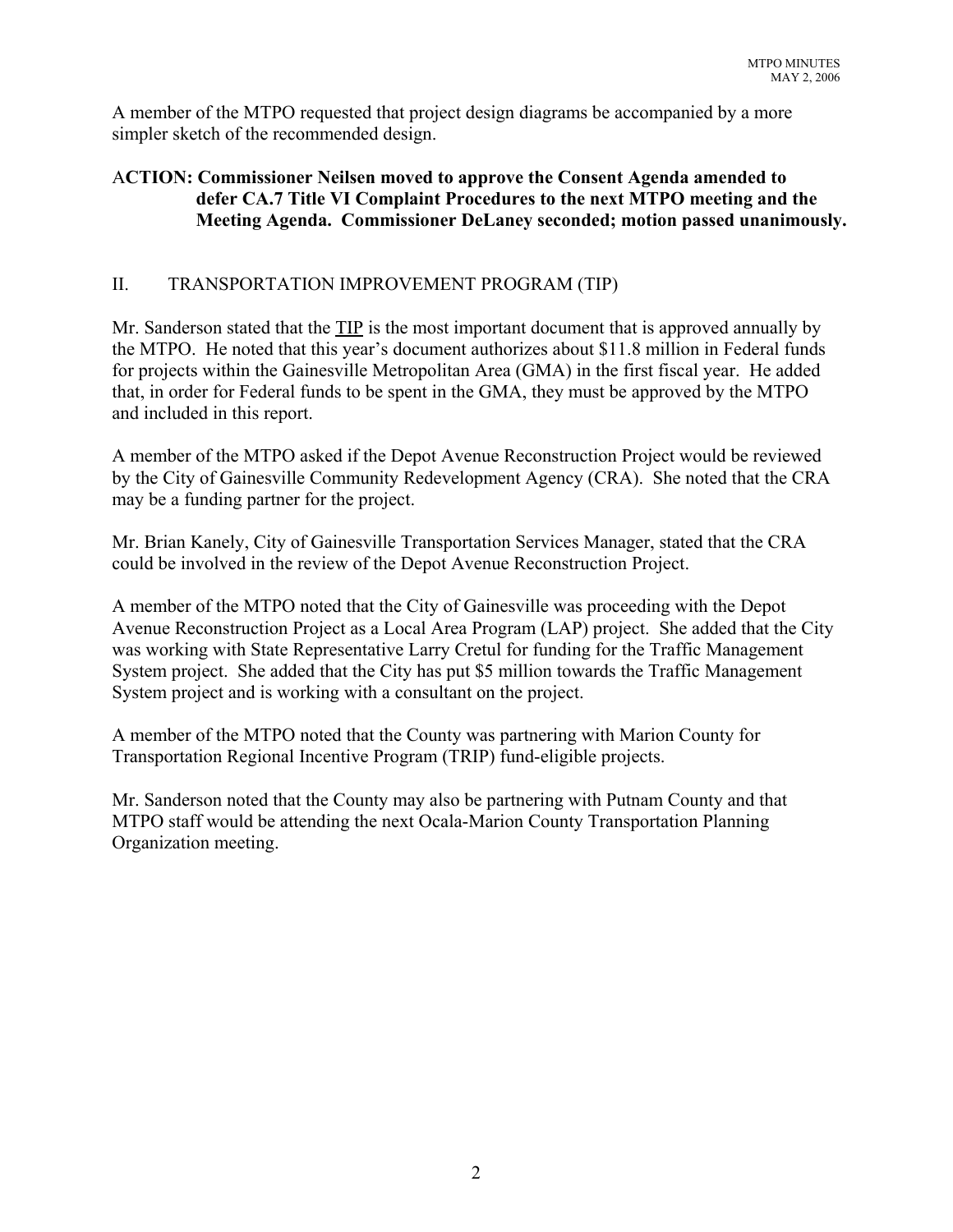**ACTION: Commissioner Nielsen moved to approve the Fiscal Years 2006/2007 - 2010/2011 Transportation Improvement Program. Commissioner DeLaney seconded. Mr. Sanderson noted that Florida Statutes require that the TIP be adopted by a rollcall vote. The results were as follows:**

|                                    |            | <b>CITY COUNTY</b> |
|------------------------------------|------------|--------------------|
| <b>Commissioner Chuck Chestnut</b> | <b>Yes</b> |                    |
| <b>Commissioner DeLaney</b>        |            | Yes                |
| <b>Commissioner Donovan</b>        | <b>Yes</b> |                    |
| Mayor Hanrahan                     | Yes        |                    |
| <b>Commissioner Lowe</b>           | <b>Yes</b> |                    |
| <b>Commissioner Nielsen</b>        | <b>Yes</b> |                    |
| <b>Commissioner Pinkoson</b>       |            | Yes                |
| <b>Chair Long</b>                  |            | Yes                |

**Motion passed.**

## III. MTPO VOTING MEMBERSHIP AND BOUNDARY

Mr. Sanderson stated that, at its January  $12<sup>th</sup>$  meeting, the MTPO discussed its voting membership and boundary. He said that during this discussion, the MTPO approved a motion to:

*"refer the MTPO Membership Apportionment Plan to the Alachua County League of Cities, its member Mayors and City Managers, and provide each municipality a copy of the MTPO January 12<sup>th</sup> meeting video, in order to receive their recommendations on the composition and boundaries of the MTPO at the MTPO's March 9<sup>th</sup> meeting."* 

He said that the Alachua County League of Cities discussed the MTPO voting membership and boundary issues at its January and April meetings. He reported that, at its April meeting, the Alachua County League of Cities voted to recommend that the MTPO keep its current voting membership and boundary.

Commissioner John Martin, MTPO Rural Advisor, discussed the deliberations of the Alachua County League of Cities. He reported that the it was an unanimous vote of the members present to recommend that the MTPO keep its current voting membership and boundary. He noted that the League wanted to see how the new MTPO Rural Advisor position serves the outlying communities interests and concerns. He also noted that the MTPO meeting packets are being mailed to the County's outlying City Mayors and Managers.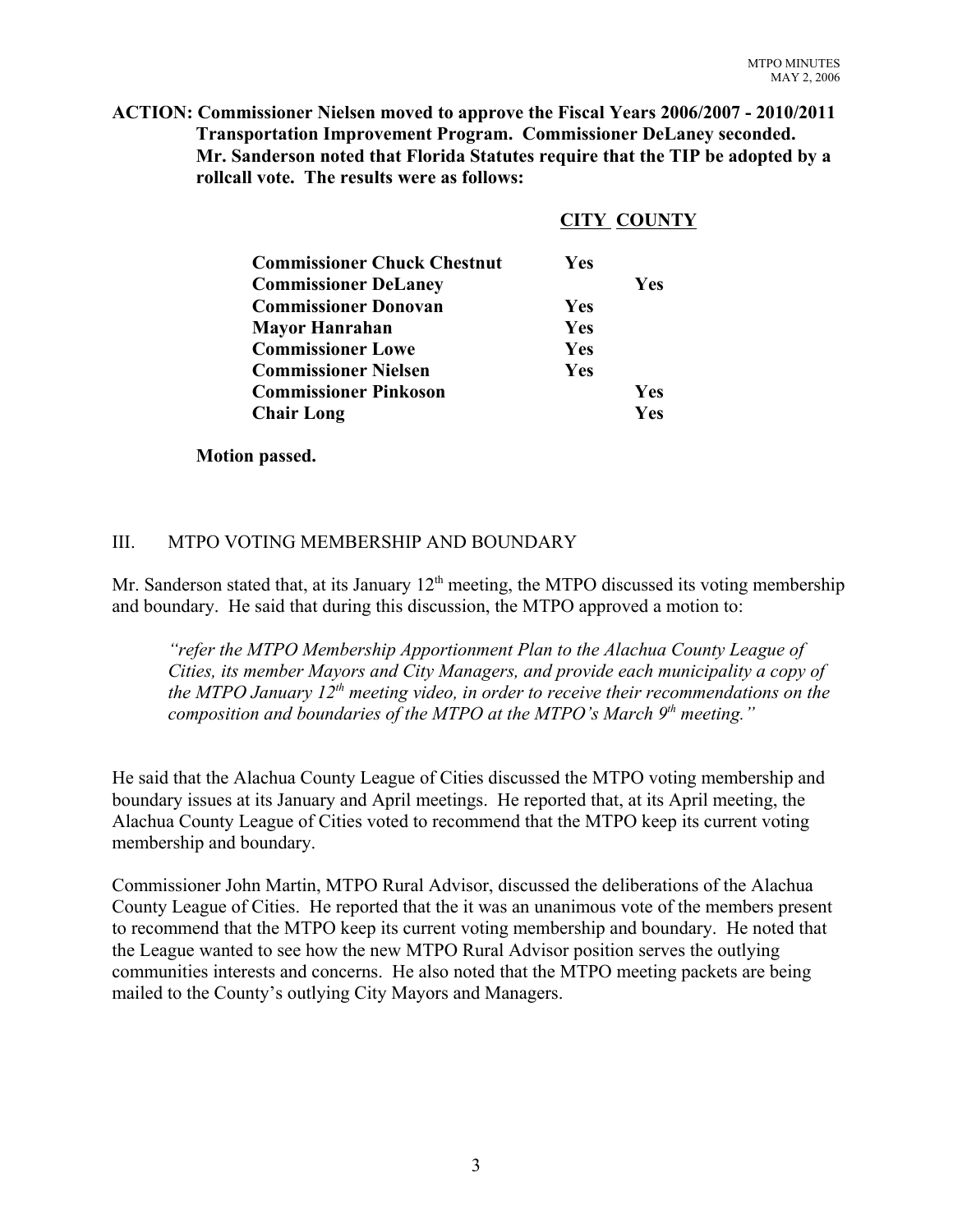Mayor Jean Calderwood, City of Alachua, discussed the proceedings of the Alachua County League of Cities April  $19<sup>th</sup>$  meeting. She added that the outlying cities need to be involved in the transportation process since the MTPO's decisions impact the outlying cities. She noted that the City of Alachua has worked with the MTPO Plan East Gainesville Subcommittee and MTPO staff to address some of the City's transportation concerns.

Chair Long thanked the Alachua County League of Cities for its assistance in this issue. He requested that the MTPO receive an update on the US 441 Corridor Employee Shuttle project at its next meeting.

# **ACTION: Commissioner DeLaney moved that the MTPO keep it existing voting and nonvoting membership and boundary. Mayor Hanrahan seconded; motion passed unanimously.**

# IV. URBAN VILLAGE: SW 20<sup>TH</sup> AVENUE TRANSPORTATION DESIGN PROPOSAL

Mr. Sanderson stated that the Urban Village: SW 20<sup>th</sup> Avenue Transportation Design Proposal has been submitted for review and recommendation to the MTPO. He gave an overview of the evolution of the SW 20<sup>th</sup> Avenue Area/Student Village Charrette plan. He noted the visioning process that was used to integrate land use plans and transportation plans.

Mr. Martin Gold, University of Florida Assistant Professor, discussed the Urban Village: SW 20<sup>th</sup> Avenue Transportation Design Proposal and answered questions.

Chair Long discussed the need to have (Option 1) the Urban Village Area annexed by the City of Gainesville, (Option 2) Alachua County amend its comprehensive plan or (Option 3) the City and County do joint planning for the Urban Village Area in order to implement the Urban Village: SW 20<sup>th</sup> Avenue Transportation Design Proposal. He said that the MTPO needs to choose which option and move forward. He noted the need to involve major stakeholders.

Mr. Ralph Hilliard, City of Gainesville Planning Manager, noted that City and County staffs have had some discussions about joint planning, but have not done any joint planning on the Urban Village Area yet. He noted the need for joint planning and the possible need for a Multimodal Transportation District (MMTD).

Mr. Randall Reid, Alachua County Manager, noted that the City and County have participated in joint planning efforts involving the Campus Development Agreement.

A member of the MTPO noted that the City and County need to work out their annexation issues.

Mr. Rick Hedrick, Alachua County Public Works Director, discussed the need to "lock down" the infrastructure in the Village area.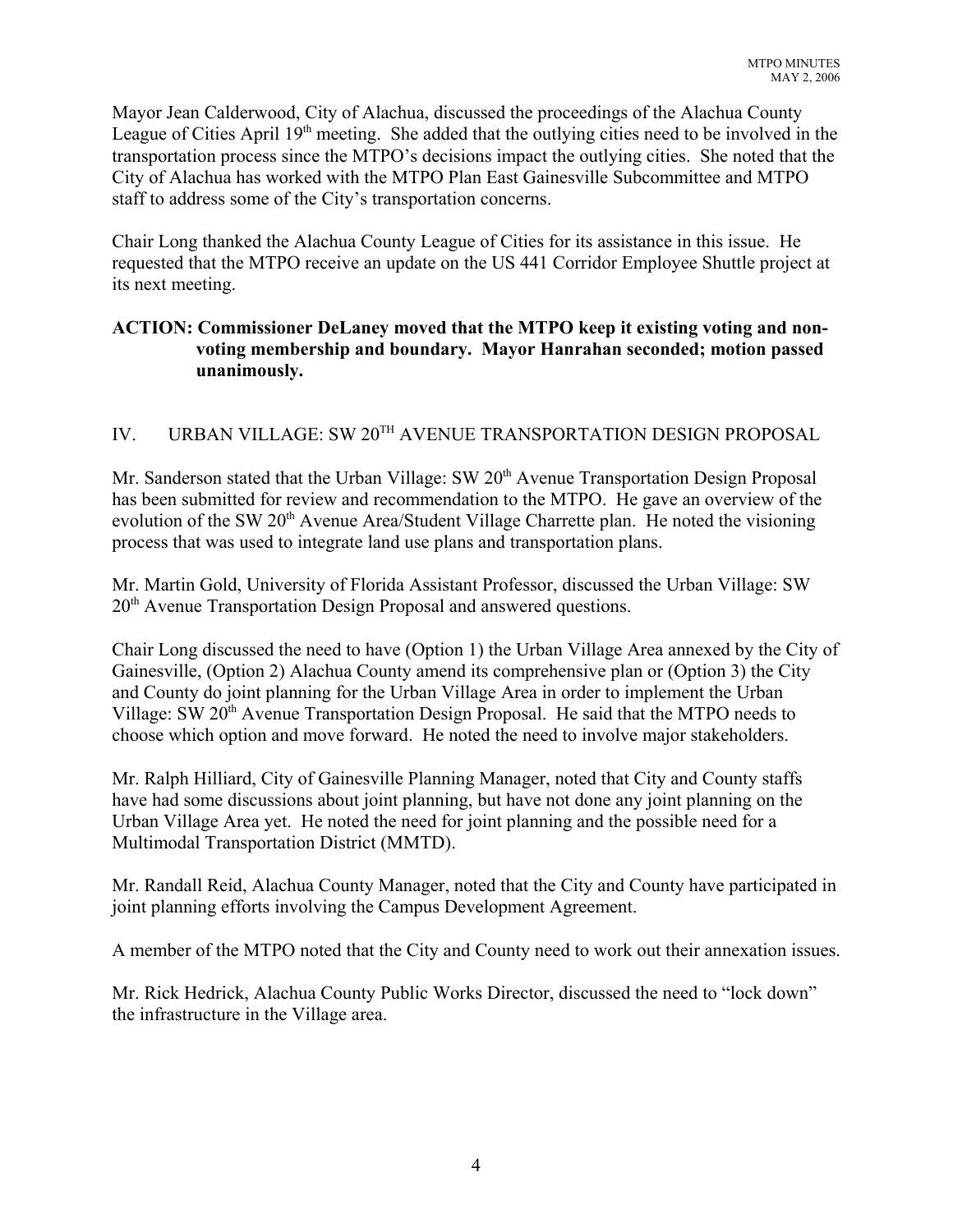## **ACTION: Commissioner Nielsen moved to:**

- **1. accept the Urban Village: SW 20th Avenue Transportation Design Proposal as a completed planning document;**
- **2. request that Alachua County, the City of Gainesville and the University of Florida use this document as a guide for corridor studies, and any future land use and transportation plans; and**
- **3. approve the auto-merge option (a).**

# **Commissioner Bryant seconded; motion passed unanimously.**

Chair Long suggested that the MTPO Plan East Gainesville (PEG) Subcommittee be a model for the implementation of the Urban Village: SW 20<sup>th</sup> Avenue Transportation Design Proposal.

A member of the MTPO discussed her concern about using the PEG Subcommittee model due to time constraints with pending development. She suggested taking short range actions to address these issues.

# **ACTION: Commissioner Nielsen moved to authorize the Chair to send letters to Alachua County, the City of Gainesville, Florida Department of Transportation and University of Florida requesting that they work with MTPO staff to develop proposals and action items to implement the Urban Village: SW 20th Avenue Transportation Design Proposal within 60 days. Commissioner Pinkoson seconded; motion passed unanimously.**

A member of the MTPO asked what is the deliverable from this process.

Chair Long stated that it should be a document that addresses land use and transportation for the area with the staffs having a blank slate to develop strategies.

A member of the MTPO asked that this review include a possible Butler Plaza Development of Regional Impact.

Mr. Sanderson read the Butler Enterprises letter (Exhibit B) and Martin Gold email (Exhibit C). He apologized for not including Butler Enterprises representatives in the project.

Mr. Gold discussed his meeting with Butler Enterprises representatives and additional changes made to the Design Proposal recommendations based on those discussions.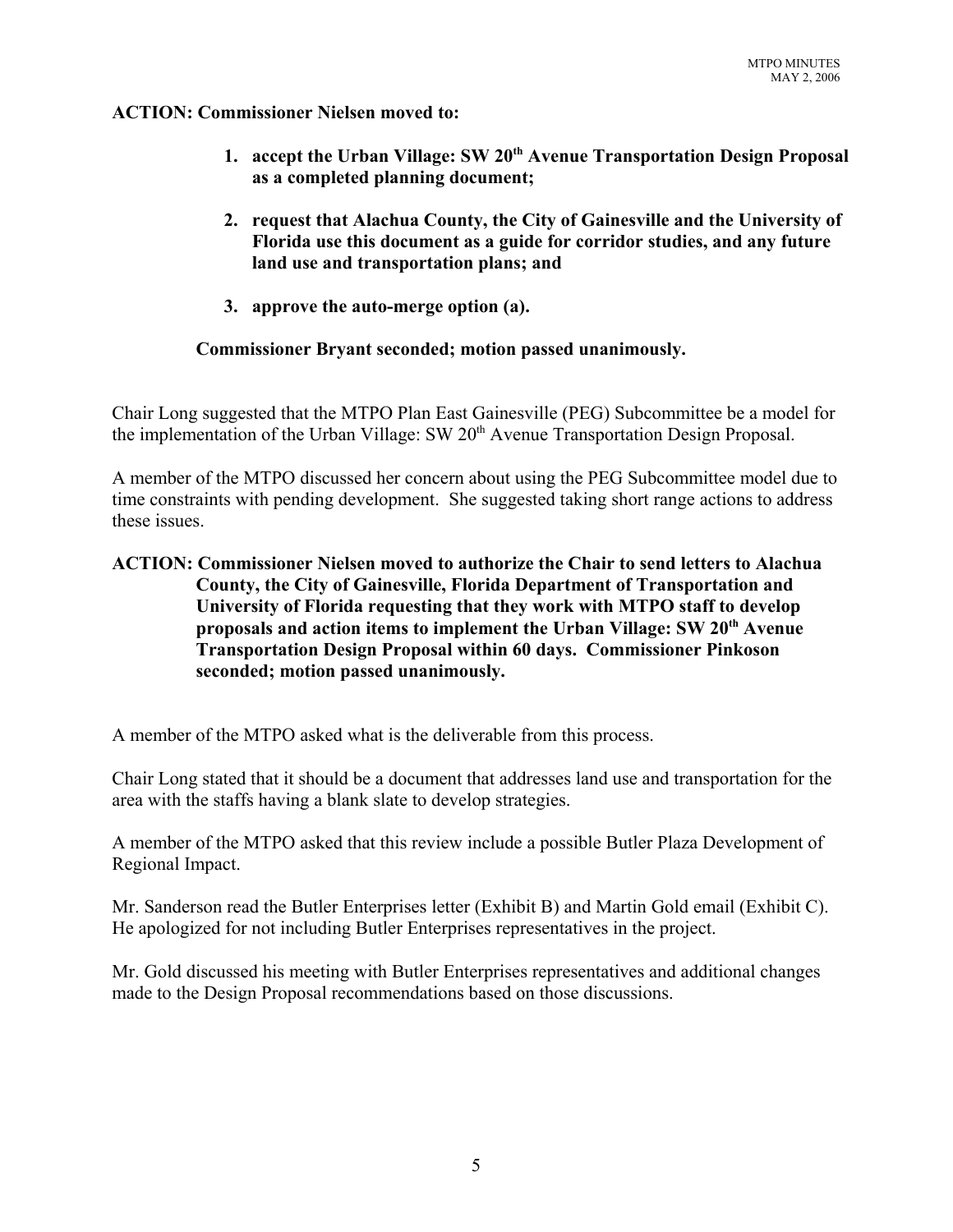# V. PROPOSED HULL ROAD RIGHT-OF-WAY ISSUES

Mr. Sanderson stated that the City of Gainesville is discussing a project with a developer that impacts the MTPO-approved proposed Hull Road right-of-way. He reviewed the MTPO's Livable Community Reinvestment Plan Option M for the SW 20<sup>th</sup> Avenue/Student Village Area and the current proposed Hull Road Extension alignment.

Mr. Ed Poppell, University of Florida Vice President for Administration and Finance, noted that the Creekside at Beville Run development is one of the few developments that have come forward that fits the urban village concept. He said that there is more that should be considered than just right-of-way. He added that the grid system is more important than a four-lane road.

Mr. Gerry Dedenbach, Causseaux & Ellington Director of Planning & GIS Services and representing Gatorland Investments, discussed the Creekside at Beville Run development proposal and answered questions.

Mr. James Bennett, FDOT Urban Area Transportation Development Engineer, stated that FDOT has prepared a project, development and environment (PD&E) and right-of-way design studies for the Hull Road corridor. He said that since federal funding is involved, it would be necessary to do a new PD&E study if the cross-section is changed from a 150 foot wide right-of-way plan.

Mr. Dedenbach asked if federal funds could be spent on the western portion of the right-of-way.

Mr. Bennett stated that a change in position and selection of a different cross-section and different type of route by the MTPO would cause FDOT to rethink funding for the corridor. He said that there is a possibility that federal funds could be used on some other part of the corridor.

Mr. Mike Hemmen, HNTB Project Manager, discussed project traffic issues.

Mr. Hedrick stated it was not clear yet whether there was a need to do a comprehensive plan amendment. He said that with the adoption of Option M that he wondered whether there was a need for a four-lane corridor. He stressed the need to lock in the transportation infrastructure design.

Mr. Bennett stated that FDOT has not committed to fully fund the right-of-way purchase. He noted that FDOT can only program funds for five years.

Mr. Peter Dautel, Gatorland Investments developer, discussed the Creekside at Beville Run development proposal and answered questions.

# **ACTION: Commissioner Pinkoson moved to ask the MTPO Advisory Committees to develop recommendations concerning whether the MTPO should continue to include in the Communities long range transportation plan a project to acquire 150-foot of right-of-way for the Hull Road Extension. Commissioner Chestnut seconded; motion passed unanimously.**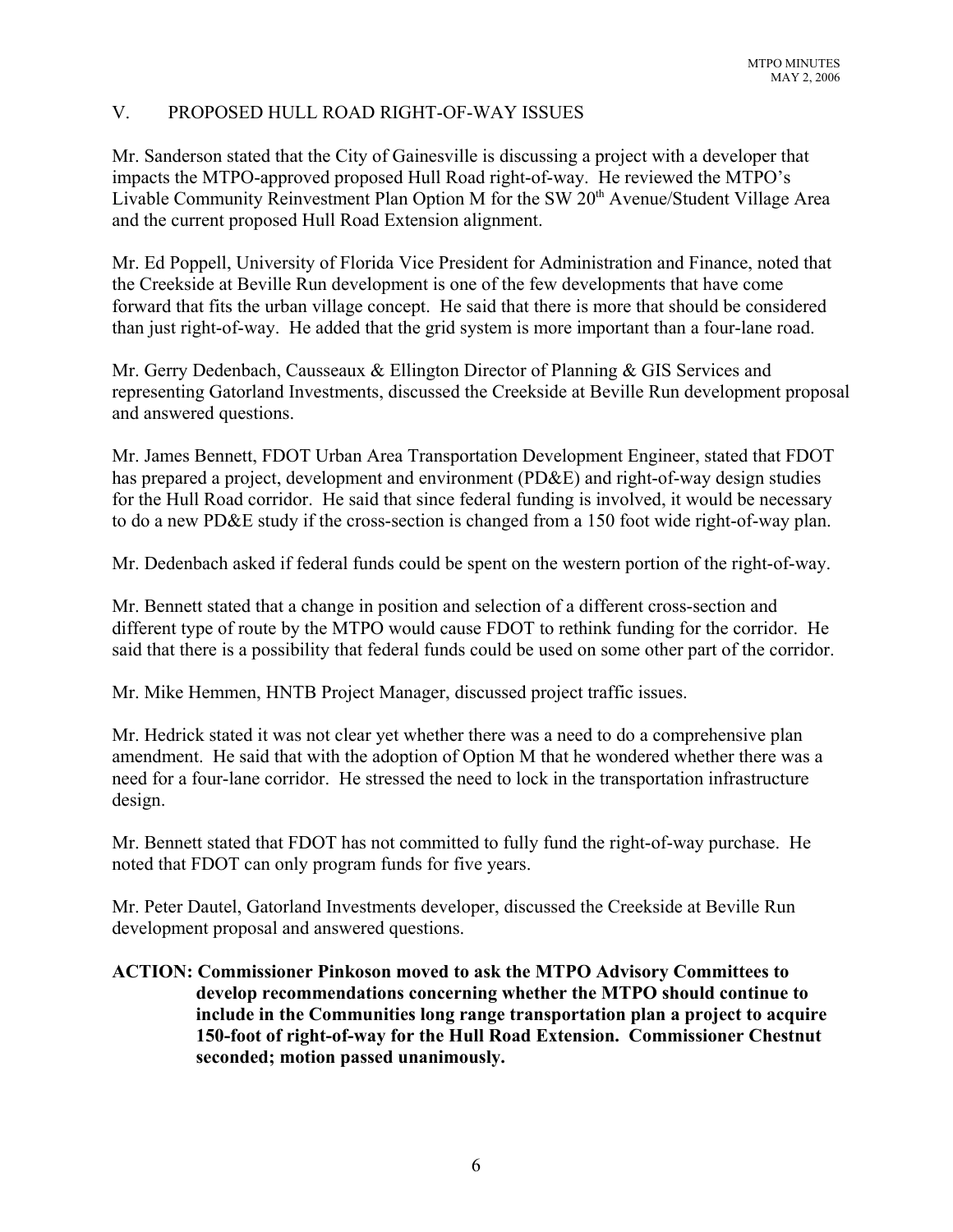#### VI. UPCOMING MEETINGS

The MTPO agreed to meet next on June  $15<sup>th</sup>$  at 6:00 p.m.

#### VII. COMMENTS

#### A. MTPO MEMBER COMMENTS

A member of the MTPO discussed his concerns with the US 301/State Road 20 intersection.

 $\mathcal{L}_\text{max}$  , and the contribution of the contribution of the contribution of the contribution of the contribution of the contribution of the contribution of the contribution of the contribution of the contribution of t

# B. CITIZENS COMMENTS

There were no citizen comments.

## C. CHAIR'S REPORT

There was no Chair's Report.

#### ADJOURNMENT

Chair Long adjourned the meeting at 6:20 p.m.

Date Lee Pinkoson, Secretary/Treasurer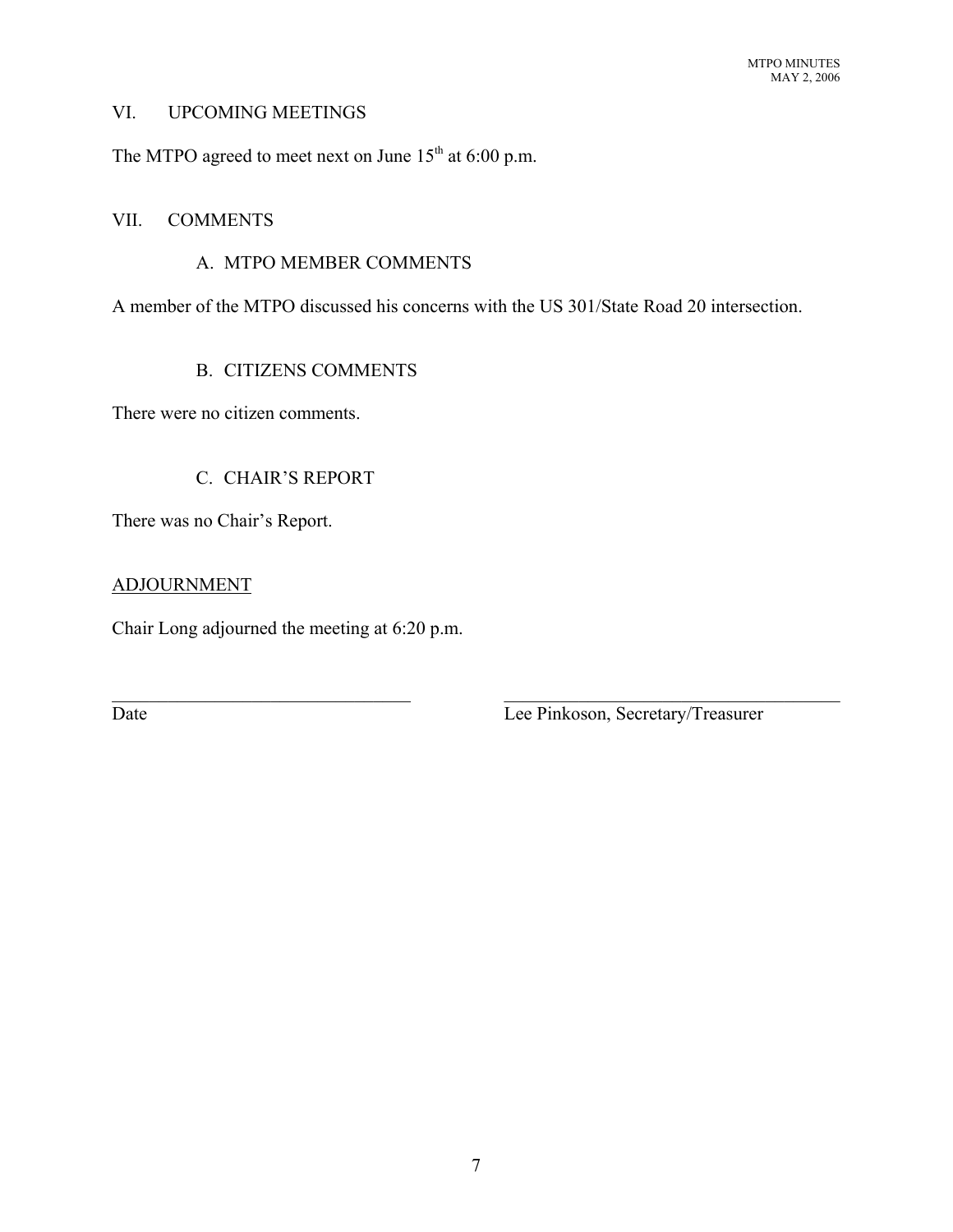# **EXHIBIT A**

# **Interested Citizens Alachua County City of Gainesville**

Martin Gold

Mike Hemmen

Lee Ann Jacobs

Noel Lake

Jeanna Mastrodicasa

Bob Reller

Gerry Dedenbach John Sabatella Ralph Hilliard Staci Graff **Dave Schwartz** Brian Kanely

Mayor Calderwood Richard Hedrick Dekova Batey Gina Buscher

#### **Florida Department of Transportation**

Peter Dautel Randall Reid Russ Blackburn Doreen Joyner-Howard

\* By telephone

# Provided written comments

\\Mike\public\em06\mtpo\minutes\may02.wpd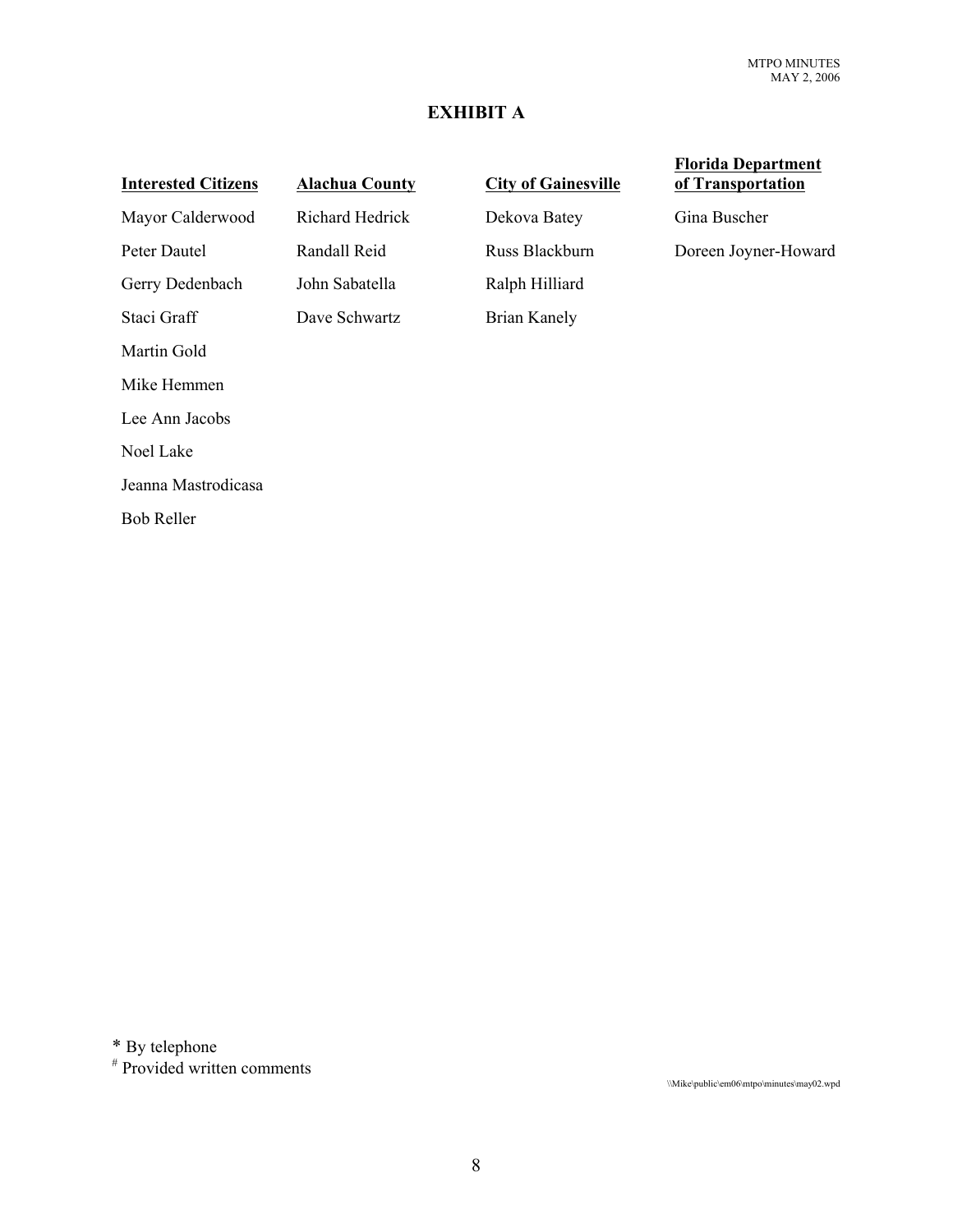

**CONSENT AGENDA METROPOLITAN TRANSPORTATION PLANNING ORGANIZATION FOR THE GAINESVILLE URBANIZED AREA**

**Jack Durrance Auditorium**  Tuesday, 2:30 p.m. Alachua County Administration Building May 2, 2006 **Gainesville, Florida**

#### **STAFF RECOMMENDATION**

**Page # 7 CA. 1 MTPO Minutes- March 9, 2006 APPROVE MINUTES**

This set of MTPO minutes is ready for review

**Page # 15 CA. 2 Unified Planning Work Program APPROVE JOINT RECOMMENDATIONS**

This document is the MTPO staff budget for Fiscal Year 2006/2007

**Page # 23 CA. 3 Pedestrian Refuge Islands Along East APPROVE JOINT University Avenue** RECOMMENDATIONS

> Florida Department of Transportation (FDOT) staff have developed several design options for the MTPO to consider

**Page # 29 CA. 4 State Road (SR) 26 at SR 222 Intersection APPROVE JOINT Reconstruction Plans RECOMMENDATIONS** 

Enclosed are 90 percent design plans to reconstruct this intersection

#### **Page # 45 CA. 5 MTPO Fiscal Year 2004/2005 Audit APPROVE COMMITTEE RECOMMENDATIONS**

 It is a consensus of the Audit Review Committee that the MTPO accept the audit report and approve the invoice for payment